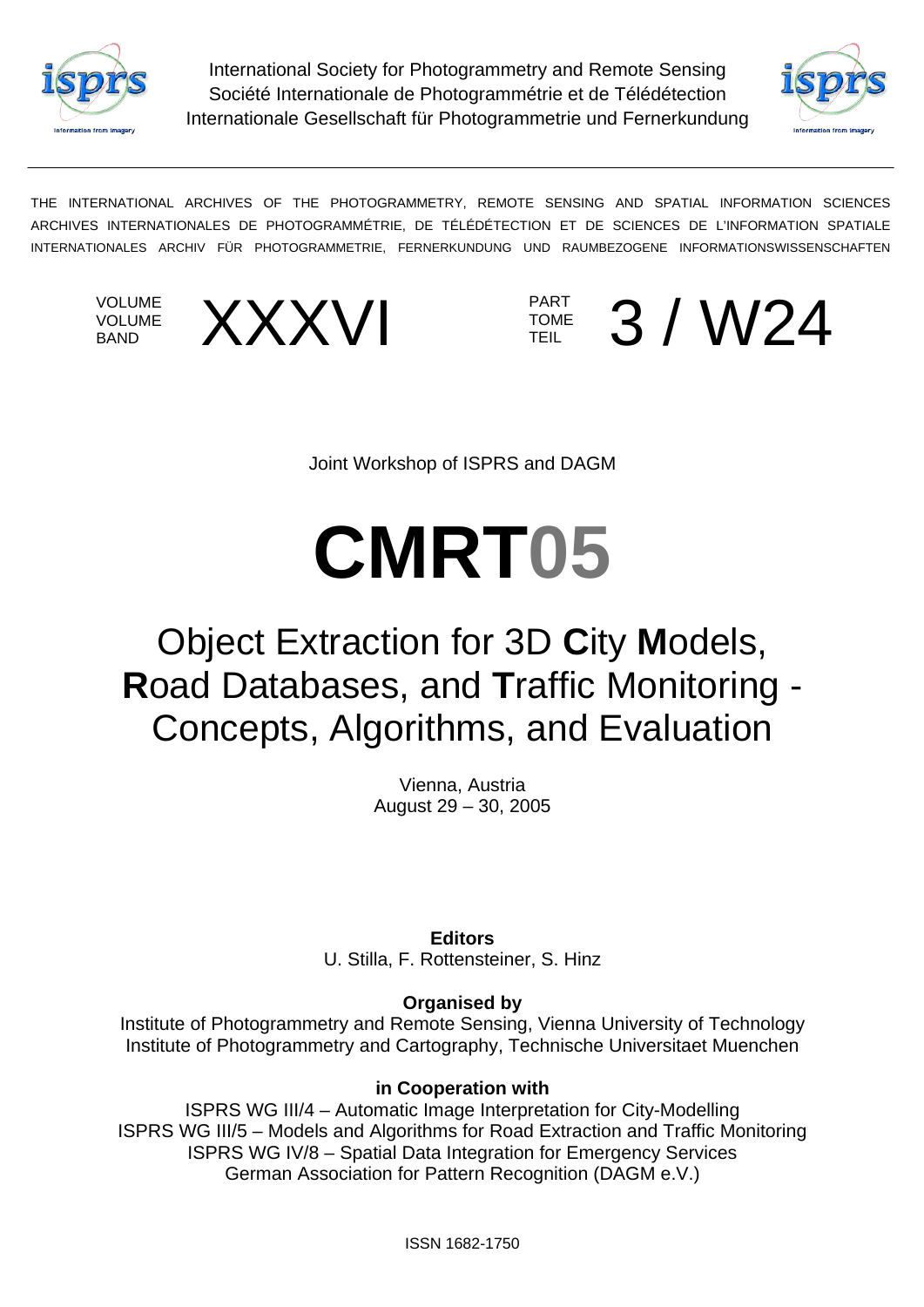#### **Preface**

Automated extraction of topographic objects from remotely sensed data is an important topic of research in both Photogrammetry and Computer Vision. This joint workshop of the ISPRS and the German Association of Pattern Recognition (DAGM) held at Vienna University of Technology brought together researchers from both communities to present and discuss recent developments, the potential of various data sources, and future trends with respect to both sensors and processing techniques in automatic object extraction. The workshop was held in conjunction with the annual meeting of the DAGM and preceded that event.

The conference addressed researchers and practitioners from universities, research institutes, industry, government organizations, and private companies. The range of topics covered by the conference is reflected by the cooperating ISPRS working groups:

- III/4: Automatic Image Interpretation for City-Modelling
- III/5: Models and Algorithms for Road Extraction and Traffic Monitoring
- IV/8: Spatial Data Integration for Emergency Services

We received 40 papers submitted by authors from 17 countries for review. The presented papers have undergone a rigorous double blind review process of full papers, with a rejection rate of 25%. In the "double blind" review process, the reviewers were not given the author's names and the authors were not told who reviewed their paper. Each paper was reviewed by at least two members of the program committee. The proceedings include 30 papers prepared by authors from 12 countries. There were 6 oral sessions with altogether 18 papers and one interactive session where 12 papers were presented.

Finally, the editors wish to thank all contributing authors and the members of the program committee. In addition, we like to address our thanks to the local organising committee (Camillo Ressl, Petra Deschmann, and Sabine Zischinsky) without whom this event could not have taken place. The supporting staff in Vienna, Renate Adamle and Eva Berkes, did a great job in the background. At UNSW, Brian Donnelly was very helpful especially with the management of the web site. The final word processing of all manuscripts and preparation for publishing by Dominik Lenhart and Konrad Eder are gratefully acknowledged.

Munich and Vienna, August 2005

Uwe Stilla, Franz Rottensteiner, Stefan Hinz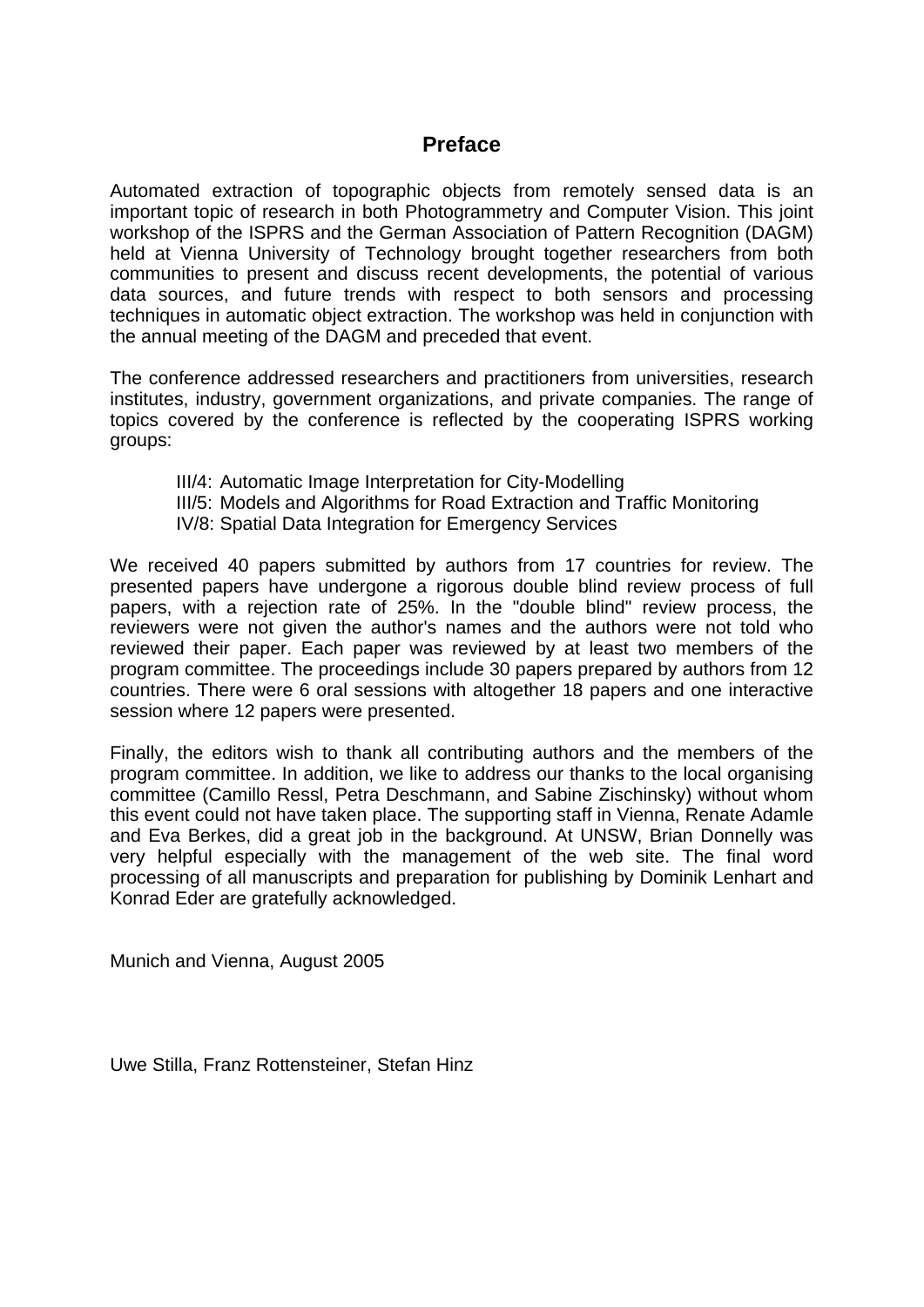# **Contents**

### **Session 1: Airborne Laserscanning**

| <b>Region Refinement and Parametric Reconstruction of</b><br><b>Building Roofs by Integration of Image and Height Data</b>                                                                                                                                              | 3  |
|-------------------------------------------------------------------------------------------------------------------------------------------------------------------------------------------------------------------------------------------------------------------------|----|
| A Full GIS-Based Workflow for Tree Identification and Tree<br><b>Crown Delineation using Laser Scanning</b><br>D. Tiede, G. Hochleitner, T. Blaschke, University of Salzburg, Austria                                                                                   | 9  |
| <b>Evaluation of a Method for Fusing LIDAR Data and</b><br><b>Multispectral Images for Building Detection</b><br>F. Rottensteiner, G. Summer, J. Trinder, S. Clode, K. Kubik,<br>Vienna University of Technology, Austria;<br>University of New South Wales, Australia; | 15 |
| <b>Session 2: Road Detection</b>                                                                                                                                                                                                                                        |    |
| <b>Scale-Dependent Adaptation of Object Models for Road</b>                                                                                                                                                                                                             |    |
| <b>Extraction</b><br>J. Heller, K. Pakzad, University of Hannover, Germany                                                                                                                                                                                              | 23 |
| <b>Automatic Road Extraction from Multispectral High</b><br><b>Resolution Satellite Images</b><br>U. Bacher, H. Mayer, Bundeswehr University Munich, Germany                                                                                                            | 29 |
| <b>Robust and Efficient Road Tracking in Aerial Images</b><br>J. Zhou, W. F. Bischof, T. Caelli, University of Alberta, Canada;                                                                                                                                         | 35 |
| <b>Session 3: Building Detection I</b>                                                                                                                                                                                                                                  |    |
| <b>Extraction of 3D Spatial Polygons Based on the Overlapping</b><br><b>Criterion for Roof Extraction from Aerial Images</b><br>Y. Avrahami, Y. Raizman, Y. Doytsher,                                                                                                   | 43 |
| <b>Constraints for Modelling Complex Objects</b>                                                                                                                                                                                                                        | 49 |

| <b>Building Façade Interpretation from Image Sequences</b> |  |
|------------------------------------------------------------|--|
| H Moyer C Dezpik Bundequebrillowspitu of Munich Cormony    |  |

| H. Mayer, S. Reznik, Bundeswehr University of Munich, Germany |  | - 55 |
|---------------------------------------------------------------|--|------|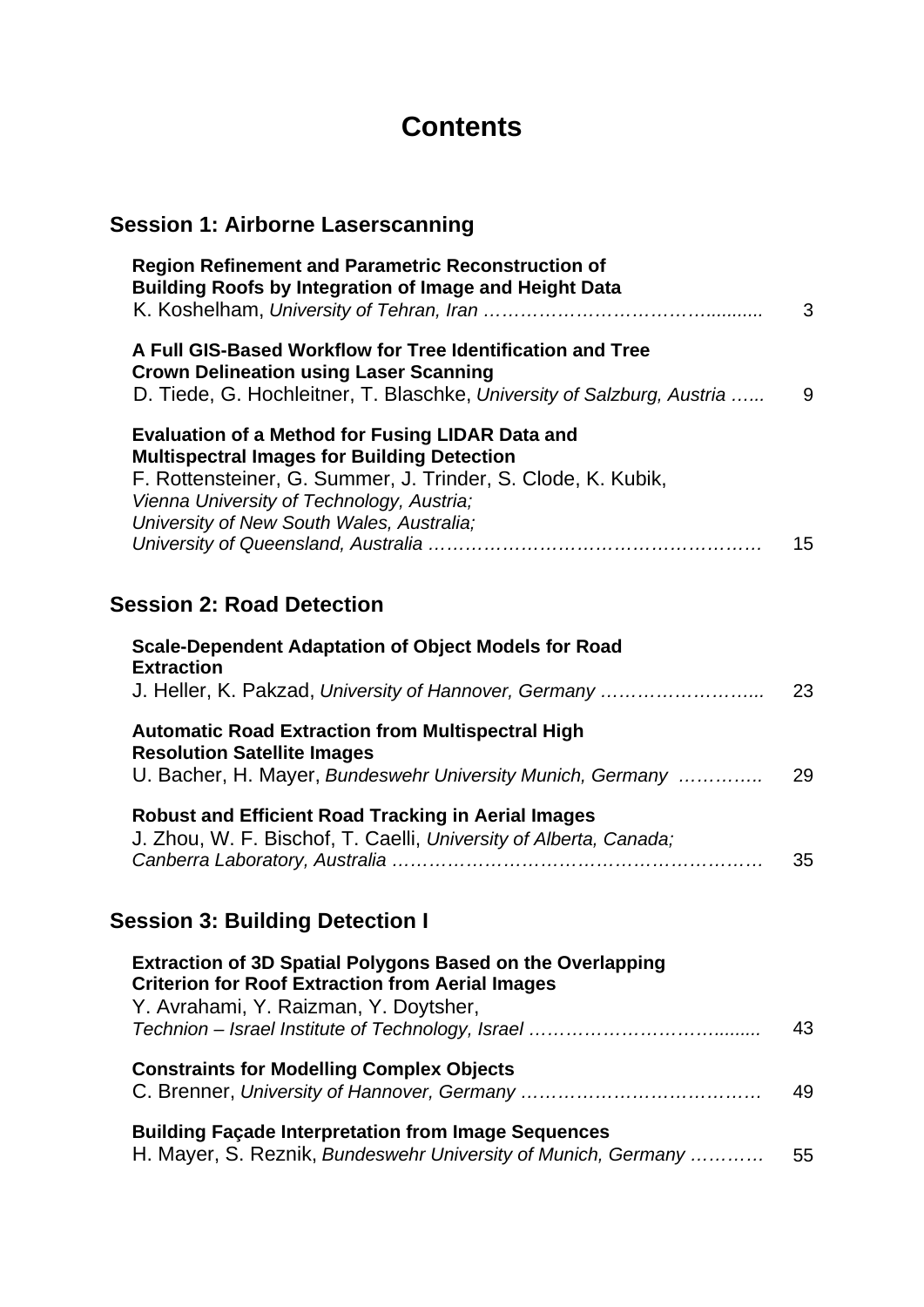## **Session 4: Vehicles and Traffic I**

| <b>Motion Detection by Classification of Local Structures in</b><br><b>Airborne Thermal Videos</b><br>M. Kirchhof, E. Michaelsen, K. Jäger, FGAN-FOM, Germany | 63  |
|---------------------------------------------------------------------------------------------------------------------------------------------------------------|-----|
| New Approaches for Real Time Traffic Data Acquisition with                                                                                                    |     |
| <b>Airborne Systems</b><br>I. Ernst, M. Hetscher, K. Thiessenhusen, M. Ruhé, A. Börner, S. Zuev,<br>German Aerospace Center (DLR) Berlin, Germany             | 69  |
| <b>Automatic Vehicle Detection in Space Images Supported by</b><br><b>Digital Map Data</b><br>J. Leitloff, S. Hinz, U. Stilla,                                |     |
|                                                                                                                                                               | 75  |
| <b>Session 5: Vehicles and Traffic II</b>                                                                                                                     |     |
| <b>Vehicles Detection from Very High Resolution Satellite</b>                                                                                                 |     |
| <b>Imagery</b><br>A. Gerhardinger, D. Ehrlich, M. Pesaresi, IPSC, Italy                                                                                       | 83  |
| A-Priori Information Driven Detection of Moving Objects for<br><b>Traffic Monitoring by Spaceborne SAR</b><br>F. Meyer, S. Hinz, A. Laika, R. Bamler,         |     |
| German Aerospace Center (DLR) Oberpfaffenhofen, Germany                                                                                                       | 89  |
| <b>Two-Channel SAR Ground Moving Target Indication for</b><br><b>Traffic Monitoring in Urban Terrain</b>                                                      |     |
| I. Sikaneta, C. H. Gierull, Defence R&D Canada, Canada                                                                                                        | 95  |
| <b>Session 6: Building Detection II</b>                                                                                                                       |     |
| <b>Automatic Building Reconstruction from Cadastral Maps and</b><br><b>Aerial Images</b>                                                                      |     |
| F. Taillandier, Institut Géographique National, France                                                                                                        | 105 |
| Interpretation of High Resolution SAR Data using Existing<br><b>GIS Data in Urban Areas</b>                                                                   | 111 |
|                                                                                                                                                               |     |
| <b>Voxel-Based Quality Evaluation of Photogrammetric Building</b><br><b>Acquisitions</b>                                                                      |     |
| J. Meidow, H.-F. Schuster, FGAN-FOM, Germany;                                                                                                                 | 117 |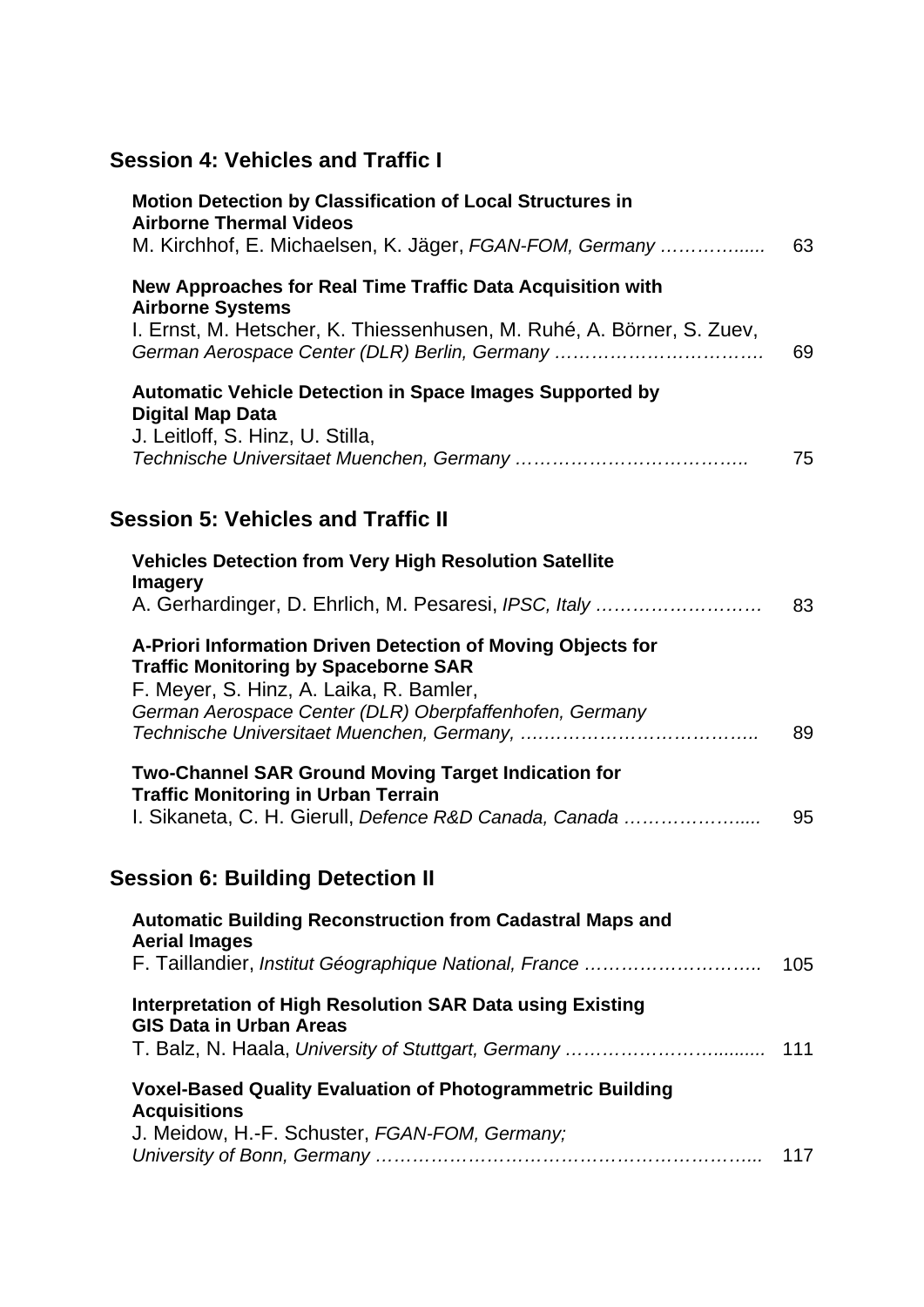#### **Poster Session:**

| Data Fusion for Classification and Object Extraction<br>B. C. Gruber-Geymayer, A. Klaus, K. Karner, VRVis, Austria  125                                                                                                                                                                          |     |
|--------------------------------------------------------------------------------------------------------------------------------------------------------------------------------------------------------------------------------------------------------------------------------------------------|-----|
| <b>Semi-Automatic Building Extraction utilizing Quickbird</b><br><b>Imagery</b><br>S. D. Mayunga, Y. Zhang, D.J. Coleman,                                                                                                                                                                        |     |
| <b>3D-Modeling of Urban Structures</b><br>H. Gross, U. Thoennessen, W. v. Hansen, FGAN-FOM, Germany                                                                                                                                                                                              | 137 |
| <b>Robust Building Detection in Aerial Images</b><br>S. Müller, D. W. Zaum, University of Hannover, Germany                                                                                                                                                                                      | 143 |
| <b>Potential of Building Extraction from Multi-Aspect High-</b><br><b>Resolution Amplitude SAR Data</b><br>E. Michaelsen, U. Soergel, U. Thoennessen, FGAN-FOM, Germany                                                                                                                          | 149 |
| Stereophotogrammetric Measuring in Risk Areas with the aid<br>of Remotely Controlled Equipment<br>E. Gavlovský, E. Sojka, R. Kapica, D. Böhmová,                                                                                                                                                 |     |
| <b>Improving City Model Determination by using Road Detection</b><br>from LIDAR Data<br>S. P. Clode, F. Rottensteiner, P. Kootsookos,<br>University of Queensland, Australia;<br>University of New South Wales, Australia;                                                                       | 159 |
| Performance Evaluation of ATOMI System for Road Database<br>Updating from Aerial Film, ADS40, Ikonos and Quickbird<br>Orthoimagery<br>C. Zhang, E. Baltsavias, L. O'Sullivan, University of Melbourne, Australia;<br>ETH Zürich, Switzerland;<br>Swiss Federal Office if Topography, Switzerland | 165 |
| <b>Automatic Quality Assessment of GIS Road Data using Aerial</b><br><b>Imagery - A Comparison between Bayesian and Evidential</b><br>Reasoning                                                                                                                                                  |     |
|                                                                                                                                                                                                                                                                                                  | 171 |
| <b>Outline Extraction of a Motorway from Helicopter Image</b><br><b>Sequence</b><br>B. G. H. Gorte, F. Karimi Nejadasl, S. P. Hoogendoorn,                                                                                                                                                       | 179 |